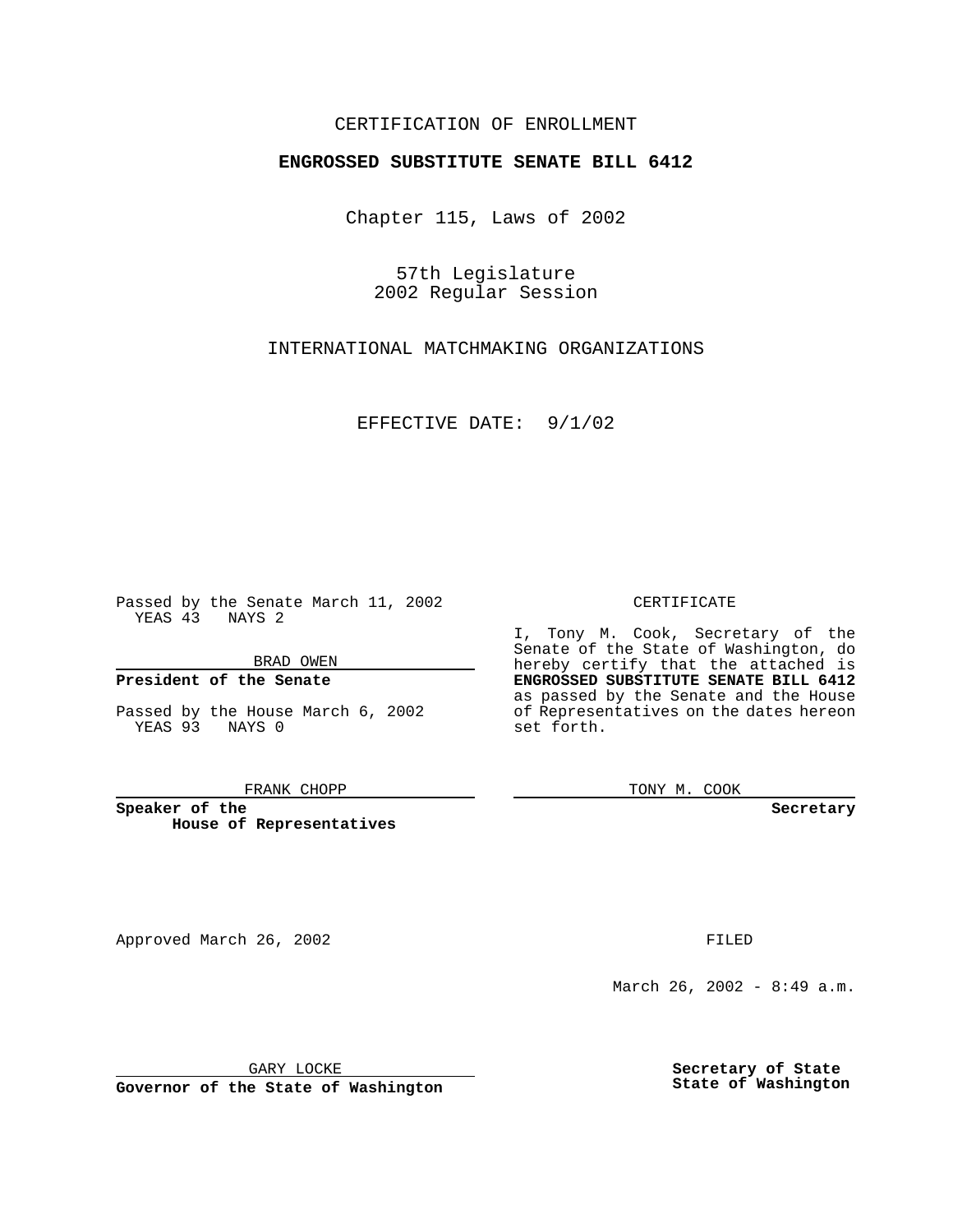## **ENGROSSED SUBSTITUTE SENATE BILL 6412** \_\_\_\_\_\_\_\_\_\_\_\_\_\_\_\_\_\_\_\_\_\_\_\_\_\_\_\_\_\_\_\_\_\_\_\_\_\_\_\_\_\_\_\_\_\_\_

\_\_\_\_\_\_\_\_\_\_\_\_\_\_\_\_\_\_\_\_\_\_\_\_\_\_\_\_\_\_\_\_\_\_\_\_\_\_\_\_\_\_\_\_\_\_\_

## AS AMENDED BY THE HOUSE

Passed Legislature - 2002 Regular Session

### **State of Washington 57th Legislature 2002 Regular Session**

**By** Senate Committee on Labor, Commerce & Financial Institutions (originally sponsored by Senators Kohl-Welles, Costa, Prentice, Winsley, Long, Keiser and Benton)

READ FIRST TIME 02/06/2002.

 AN ACT Relating to international matchmaking organizations; amending RCW 43.43.760; adding a new chapter to Title 19 RCW; and providing an effective date.

BE IT ENACTED BY THE LEGISLATURE OF THE STATE OF WASHINGTON:

 NEW SECTION. **Sec. 1.** The legislature intends to provide increased consumer awareness on the part of persons living abroad regarding Washington residents who utilize international matchmaking services for purposes of establishing relationships with those living abroad. The legislature recognizes that persons living abroad are already required to provide background information to the federal government during visa applications, but, unlike residents of the United States, are unlikely to have the means to access and fully verify personal history information about prospective spouses residing in the United States. The legislature does not intend to impede the ability of any person to establish a marital or romantic relationship, but rather to increase the ability of persons living abroad to make informed decisions about Washington residents.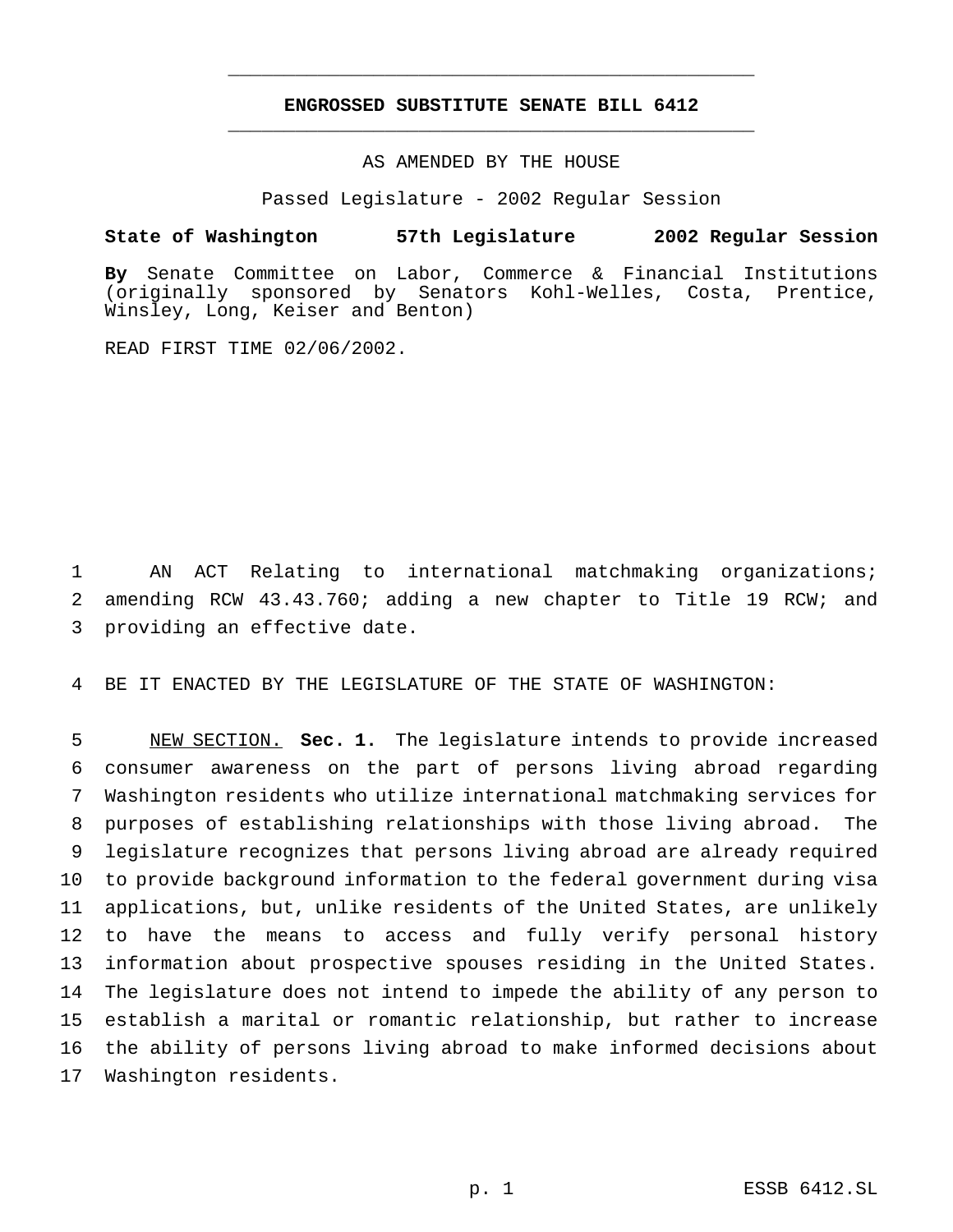The legislature does not intend to adversely impact in any way those businesses who offer international matchmaking services on a not for fee basis.

 NEW SECTION. **Sec. 2.** (1) Each international matchmaking organization doing business in Washington state shall disseminate to a recruit, upon request, state background check information and marital history information relating to any Washington state resident about whom any information is provided to the recruit, in the recruit's native language. The organization shall notify all recruits that background check and marital history information is available upon request. The notice that background check and marital history information is available upon request shall be in the recruit's native language and shall be displayed in a manner that separates it from other information, is highly noticeable, and in lettering not less than one-quarter of an inch high.

 (2) If an international matchmaking organization receives a request for information from a recruit pursuant to subsection (1) of this section, the organization shall notify the Washington state resident of the request. Upon receiving notification, the Washington state resident shall obtain from the state patrol and provide to the organization the complete transcript of any background check information provided pursuant to RCW 43.43.760 based on a submission of fingerprint impressions and provided pursuant to RCW 43.43.838 and shall provide to the organization his or her marital history information. The organization shall require the resident to affirm that marital history information is complete and accurate, and includes any information regarding marriages, annulments, and dissolutions which occurred in other states or countries. The organization shall refrain from knowingly providing any further services to the recruit or the Washington state resident in regards to facilitating future interaction between the recruit and the Washington state resident until the organization has obtained the requested information and provided it to the recruit.

 (3) This section does not apply to a traditional matchmaking organization of a religious nature that otherwise operates in compliance with the laws of the countries of the recruits of such organization and the laws of the United States nor to any organization that does not charge a fee to any party for the service provided.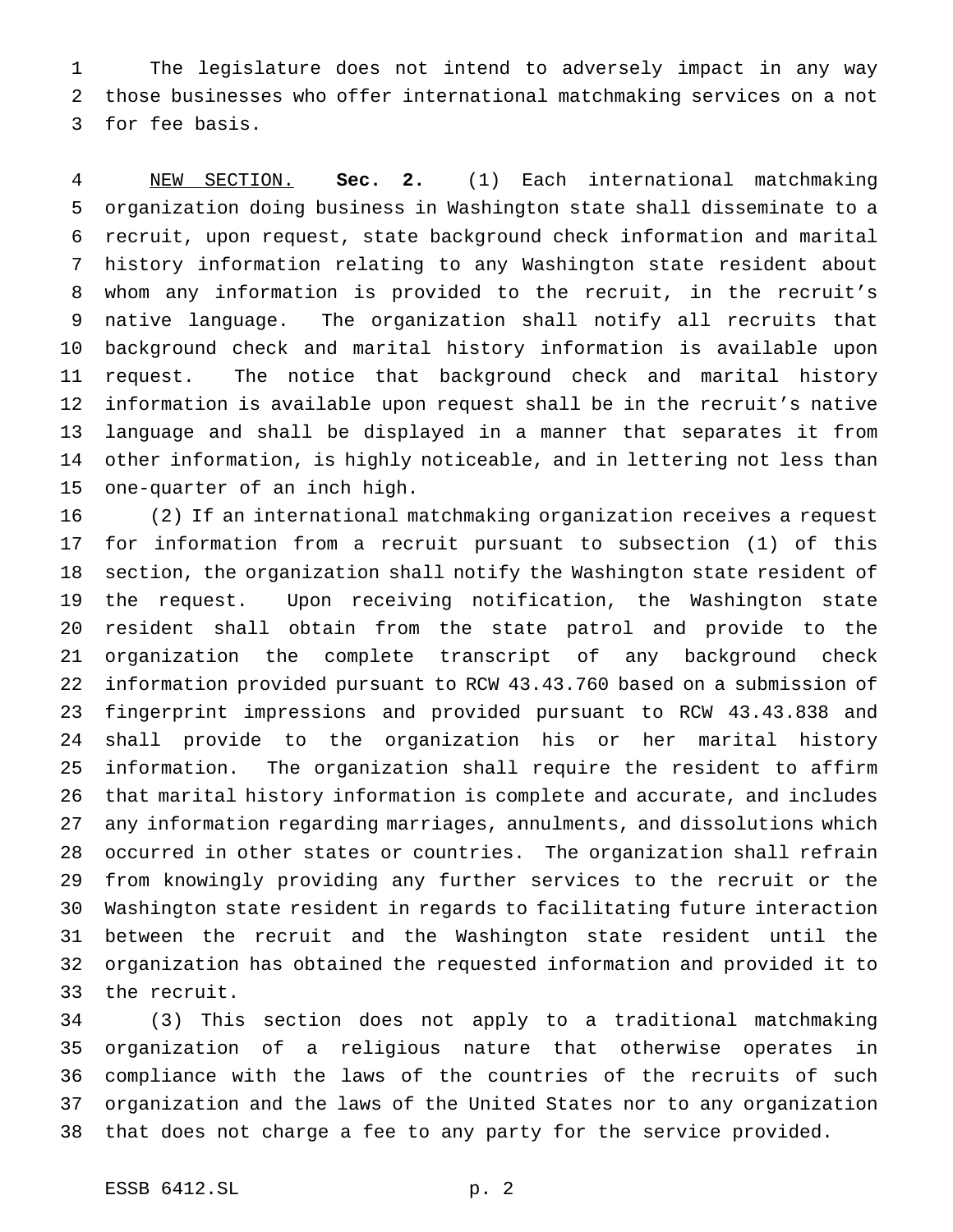(4) As used in this section:

 (a) "International matchmaking organization" means a corporation, partnership, business, or other legal entity, whether or not organized under the laws of the United States or any state, that does business in the United States and for profit offers to Washington state residents, including aliens lawfully admitted for permanent residence and residing in Washington state, dating, matrimonial, or social referral services involving citizens of a foreign country or countries who are not residing in the United States, by: (i) An exchange of names, telephone numbers, addresses, or statistics; (ii) selection of photographs; or (iii) a social environment provided by the organization in a country other than the United States.

 (b) "Marital history information" means a declaration of the person's current marital status, the number of times the person has previously been married, and whether any previous marriages occurred as a result of receiving services from an international matchmaking organization.

 (c) "Recruit" means a noncitizen, nonresident person, recruited by an international matchmaking organization for the purpose of providing dating, matrimonial, or social referral services.

 NEW SECTION. **Sec. 3.** For purposes of establishing personal jurisdiction under this act, an international matchmaking organization is deemed to be doing business in Washington and therefore subject to specific jurisdiction if it contracts for matchmaking services with a Washington resident or if it is considered to be doing business under any other provision or rule of law.

 NEW SECTION. **Sec. 4.** The legislature finds that the practices covered by this chapter are matters vitally affecting the public interest for the purpose of applying the consumer protection act, chapter 19.86 RCW. A violation of this chapter is not reasonable in relation to the development and preservation of business and is an unfair or deceptive act in trade or commerce and an unfair method of competition for the purpose of applying the consumer protection act, chapter 19.86 RCW.

 **Sec. 5.** RCW 43.43.760 and 2001 c 217 s 3 are each amended to read as follows: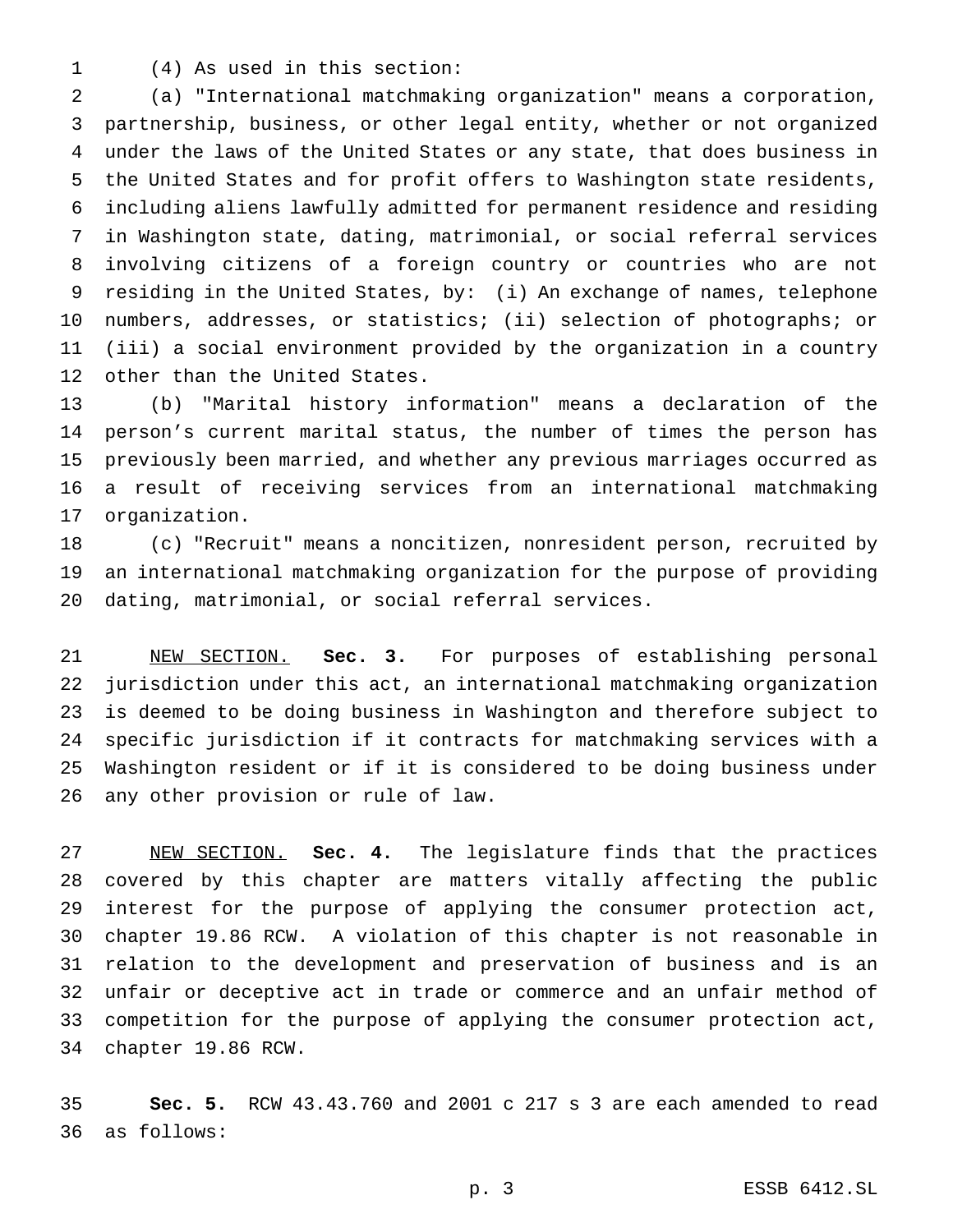(1) Whenever a resident of this state appears before any law enforcement agency and requests an impression of his or her fingerprints to be made, such agency may comply with his or her request and make the required copies of the impressions on forms marked "Personal Identification". The required copies shall be forwarded to the section and marked "for personal identification only".

 The section shall accept and file such fingerprints submitted voluntarily by such resident, for the purpose of securing a more certain and easy identification in case of death, injury, loss of memory, or other similar circumstances. Upon the request of such person, the section shall return his or her identification data.

 (2) Whenever a person claiming to be a victim of identity theft appears before any law enforcement agency and requests an impression of his or her fingerprints to be made, such agency may comply with this request and make the required copies of the impressions on forms marked "Personal Identification." The required copies shall be forwarded to the section and marked "for personal identification only."

 The section shall accept and file such fingerprints submitted by such resident, for the purpose of securing a more certain and easy identification in cases of identity theft. The section shall provide a statement showing that the victim's impression of fingerprints has been accepted and filed with the section.

 The statement provided to the victim shall state clearly in twelve-point print:

 "The person holding this statement has claimed to be a victim of identity theft. Pursuant to chapter 9.35 RCW, a business is required by law to provide this victim with copies of all relevant application and transaction information related to the transaction being alleged as a potential or actual identity theft. A business must provide this information once the victim makes a request in writing, shows this statement, any government issued photo identification card, and a copy of a police report."

 Upon the request of such person, the section shall return his or her identification data.

 (3) Whenever any person is an applicant for appointment to any position or is an applicant for employment or is an applicant for a license to be issued by any governmental agency, and the law or a regulation of such governmental agency requires that the applicant be